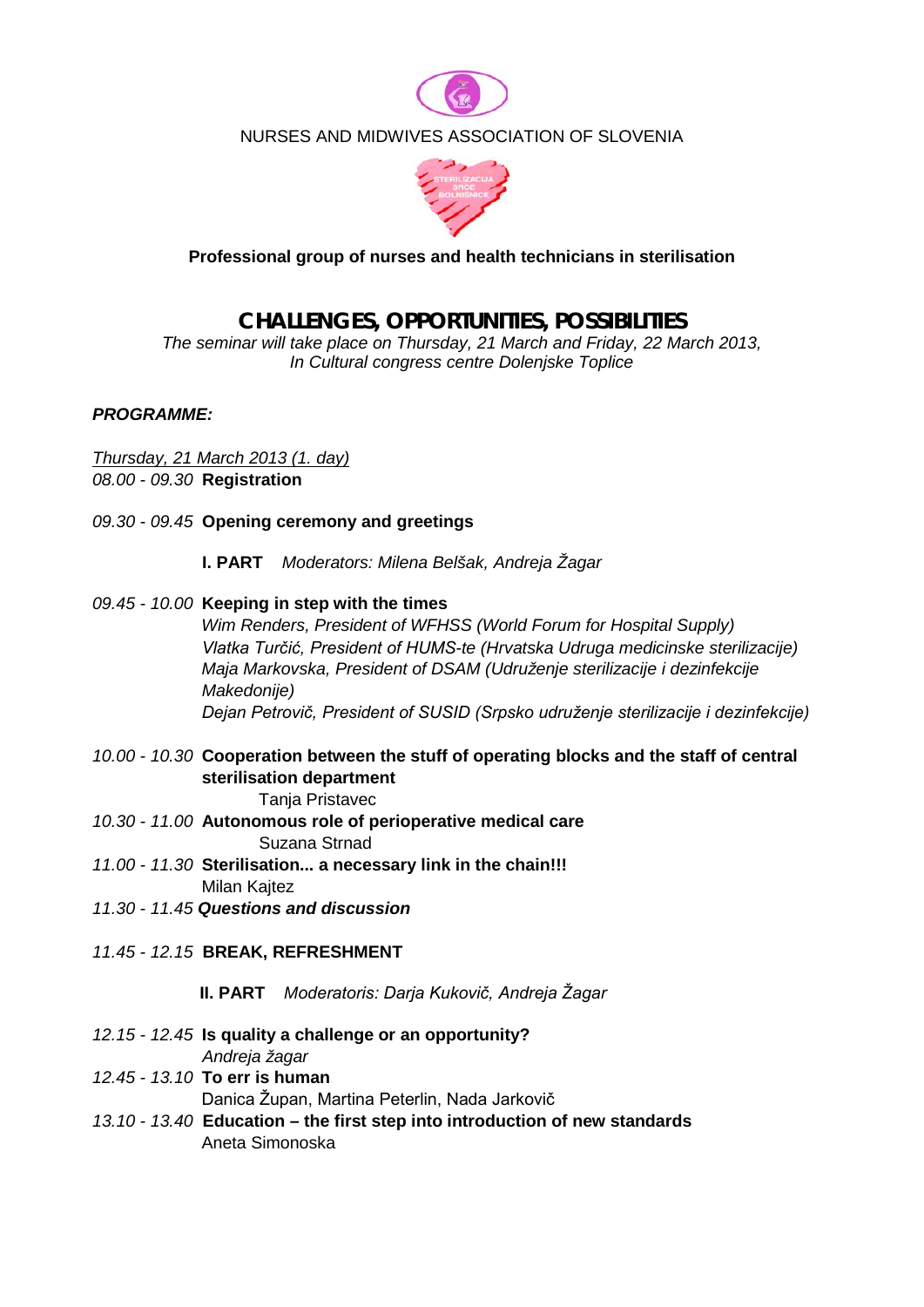- *13.40 - 14.10* **Knowledge ist the best medical equipment**   *Vlatka Turčić*
- *14.10 - 14.30 Questions and discussion*
- *14.30 - 15.30* **LUNCH BREAK**

 **III. PART** *Moderatoris: Irena Istenič, Nataša Piletič*

- *15.30 - 16.00* **Hospital accreditation – challenge in hospital hygiene**  Marija Tomažič
- *16.00 - 16.30* **Opportunities for improvement in hand hygiene**  Lidija Ahec
- *16.30 - 18.30* **Possibilities of personal development in CSD's team** Matej Tušak
- *18.30 - 18.45 Questions and discussion*
- *19.00* **End of the first day**
- *20.00* **DINNER**

#### *Friday, 22 March 2013 (2. day)*

 **IV. PART** *Moderators: Albina Gabrovšek, Edija Bavdaž*

- *09.30 – 09.50* **Steam penetration – what is important?** Matej Kosi *09.50 - 10.10* **What is there to know about the maintenance of small and large sterilizers?**   *Toni Poje*
- *10.10 - 10.30* **Prevention – why doesn't it cost anything?**  *Sandi Lukan*
- *10.30 - 10.50* **Chemical indicators – do we understand them?**  *Matej kosi*
- *10.50 - 11.20* **Enzymes in the light of new legislation**   *Maja Zupanc*
- *11.20 - 11.30 Questions and discussion*
- *11.30 - 12.00* **BREAK, REFRESHMENT**

 **V. PART** *Moderators: Tanja Pristavec, Sandra Čarni*

- *12.00 - 12.45* **Decontamination process – why is it necessary?**  Peter Newson
- *12.45 - 13.45* **The relation between time and bacterial load** Duygu Perçin
- *13.45 – 14.05* **Induction: who, what and how?**  Andreja Žagar
- *14.05 - 14.15* **Questions and discussion**
- *14.30* **End of the seminar**